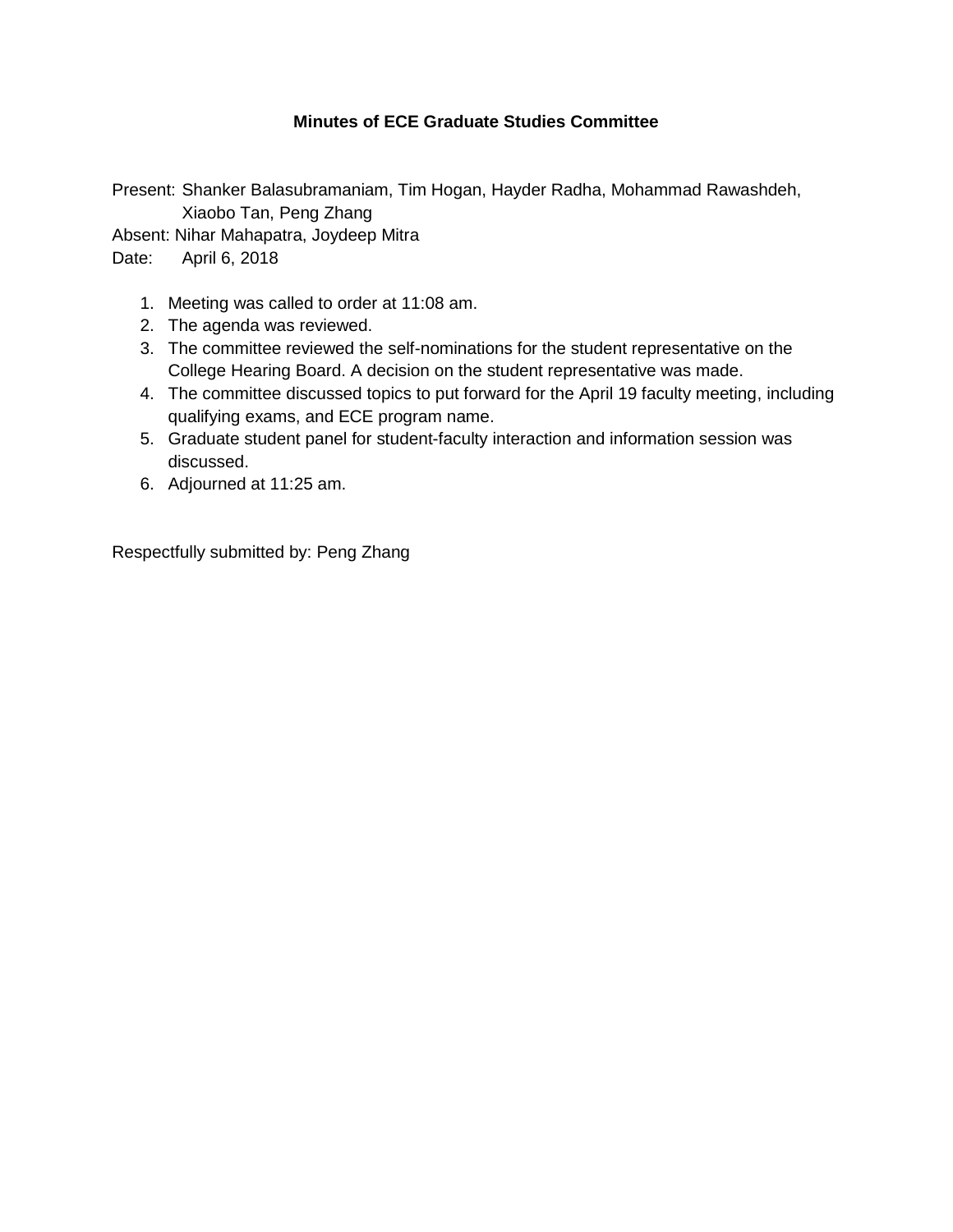Minutes of Meeting on March 27, 2018 Engineering Building Room 3105

In attendance: Hogan (ex-officio), Mahapatra, Mitra, Radha, Mohammad R. Rawashdeh (Student Representative), Tan (Chair).

Absent: Balasubramaniam, Zhang.

The meeting was called to order at 4:10 p.m.

- 1. The agenda was approved and Mitra was elected to record minutes.
- 2. Approval of minutes of February 23 meeting: motion was initiated by Radha, seconded by Rawshadeh, and the minutes were approved by general consent.
- 3. Discussion of appeals filed by Ph.D. candidates who failed qualifying exams: Three appeals that had been filed were discussed by the committee.
- 4. Academic career panel for graduate students: Tan described the format of the panel scheduled for Thursday, March 29, and suggested that we help publicize the event.
- 5. Student representative for the College Hearing Board: Tan stated that there have been some self-nominations that are under consideration. The committee will review these nominations in due course.
- 6. Prof. K. Deb's new course request form was discussed and some suggested corrections were recorded.
- 7. Hogan initiated discussion of appointment percentage in ECE for a graduate student's thesis advisor and the guidance committee.
- 8. Qualifying Exam restructuring proposal. Radha introduced a proposal. The committee engaged in preliminary discussions but agreed that this was a complex issue that needed further discussion.

Adjournment: the meeting was adjourned at 5:10 p.m.

These minutes are respectfully submitted by Joydeep Mitra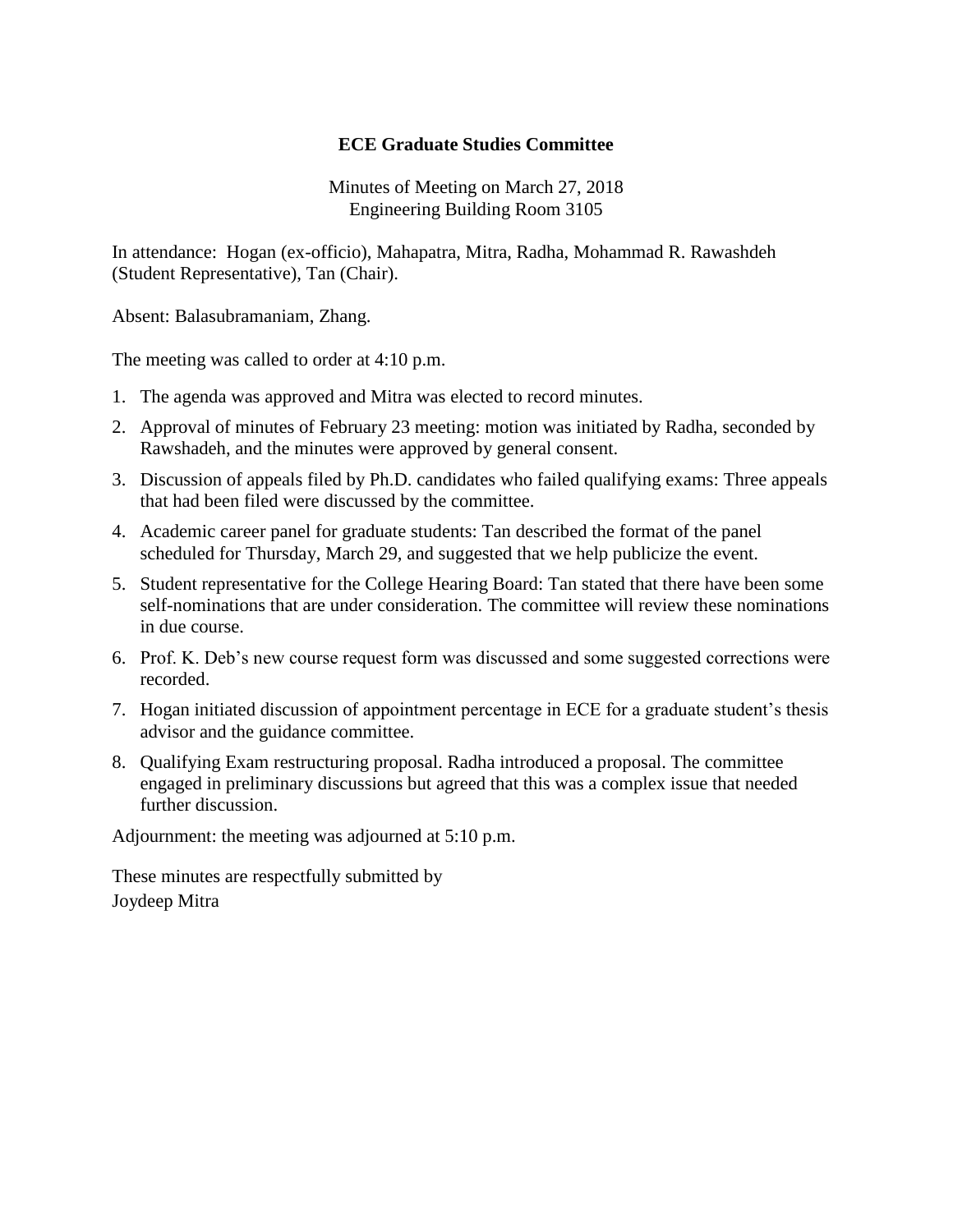### **Minutes**

# February 9, 2018 11:00 AM -12:00 PM, 2219 Engineering Building

Present: Balasubramaniam, Hogan (ex-officio), Mahapatra, Mitra, Radha, Tan (chair), P. Zhang

Absent: Rawashdeh (student representative)

- 1. Meeting called to order at 11:10 AM.
- 2. Minutes of January 26, 2017 approved with minor edits.
- 3. The committee reviewed a new revision of the DCF evaluation criteria drafted by Professor Mitra. An edited new revision was generated as a result of the committee discussion during this meeting.
- 4. The committee discussed the activities of the Fitch Beach Award GSC subcommittee that is evaluating the nominees. The committee agreed that research excellence is *the* criterion for evaluating the nominations.

Respectfully submitted,

Hayder Radha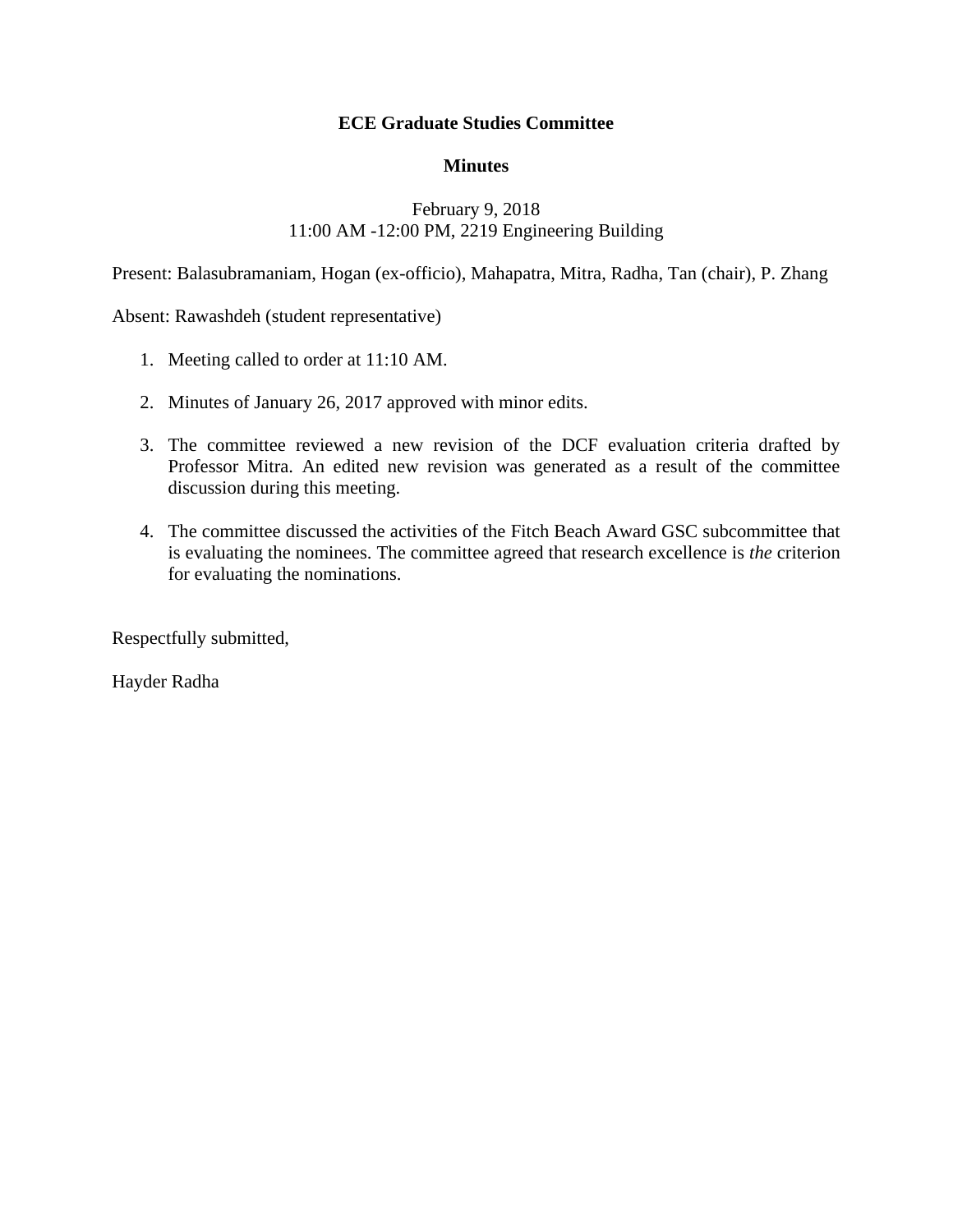### **Minutes**

# January 26, 2017 11:00 AM -12:00 PM, 2219 Engineering Building

Present: Hogan (ex-officio), Mahapatra, Mitra, Rawashdeh (student representative), Tan (chair), P. Zhang

Absent: Balasubramaniam, Radha

- 1. Meeting called to order at 11:05 AM.
- 2. Minutes of December 6, 2017 approved with minor edits.
- 3. The committee provided feedback to the DCF evaluation criteria drafted by Mitra, who will prepare a revision for approval.
- 4. The committee discussed organizing an academic career panel for graduate students. Tan and Rawashdeh will follow up on details of executing.
- 5. Hogan provided an update on the online MS program.
- 6. The committee discussed whether a list should be developed for 800-level courses that cannot be counted in the study plan. The conclusion was no; instead, consistency in dealing with eligibility of a particular course should be maintained.
- 7. Hogan updated the committee on Fitch Beach Award nominations. He will form a subcommittee for evaluating the nominations after the deadline of submission.
- 8. Adjourned at 12:03 PM.

Respectfully submitted,

Xiaobo Tan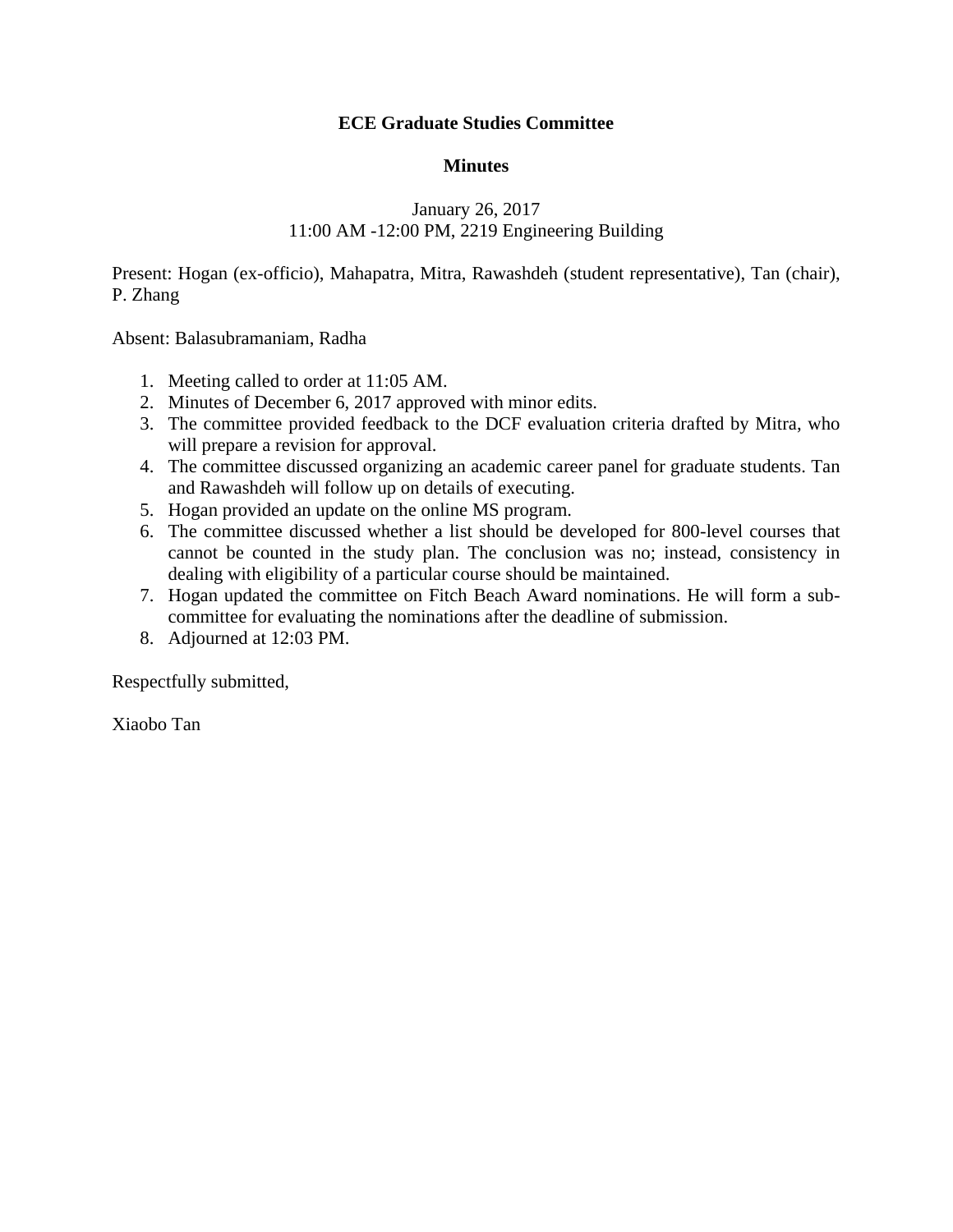#### **Minutes**

# December 6, 2017 11:00 AM -12:00 PM, 2108 Engineering Building

Present: Balasubramaniam, Hogan (ex-officio), Mahapatra, Mitra, Radha, Rawashdeh (student representative), Tan (chair), P. Zhang

#### Absent:

- 1. Meeting called to order at 11:05 AM.
- 2. Minutes of Nov. 22, 2017 approved with minor edits.
- 3. Rawashdeh noted that new department website has received good feedback from graduate students and sought clarification regarding timing of Ph.D. qualifying exam (it is  $3<sup>rd</sup>$  week of Jan.) and number of exam areas to take (one fundamental and three other areas).
- 4. Ph.D. Qualifying Exam discussion:
	- a. Rawashdeh: It would be useful to have a list of remedial courses corresponding to various qualifying exam areas.
	- b. Some members wondered whether Part B should be eliminated.
	- c. Radha: Should we remove the requirement of 300-level ECE courses for Ph.D. students who have B.S. with a non-ECE major and instead focus on their ability to conduct research?
	- d. Balasubramaniam and others: An option is to consider replacing qualifying exam with core graduate-level courses.
	- e. Further discussion needed on items (b), (c), and (d) above.
- 5. Adjourned at 12:10 PM.

Respectfully submitted,

Nihar Mahapatra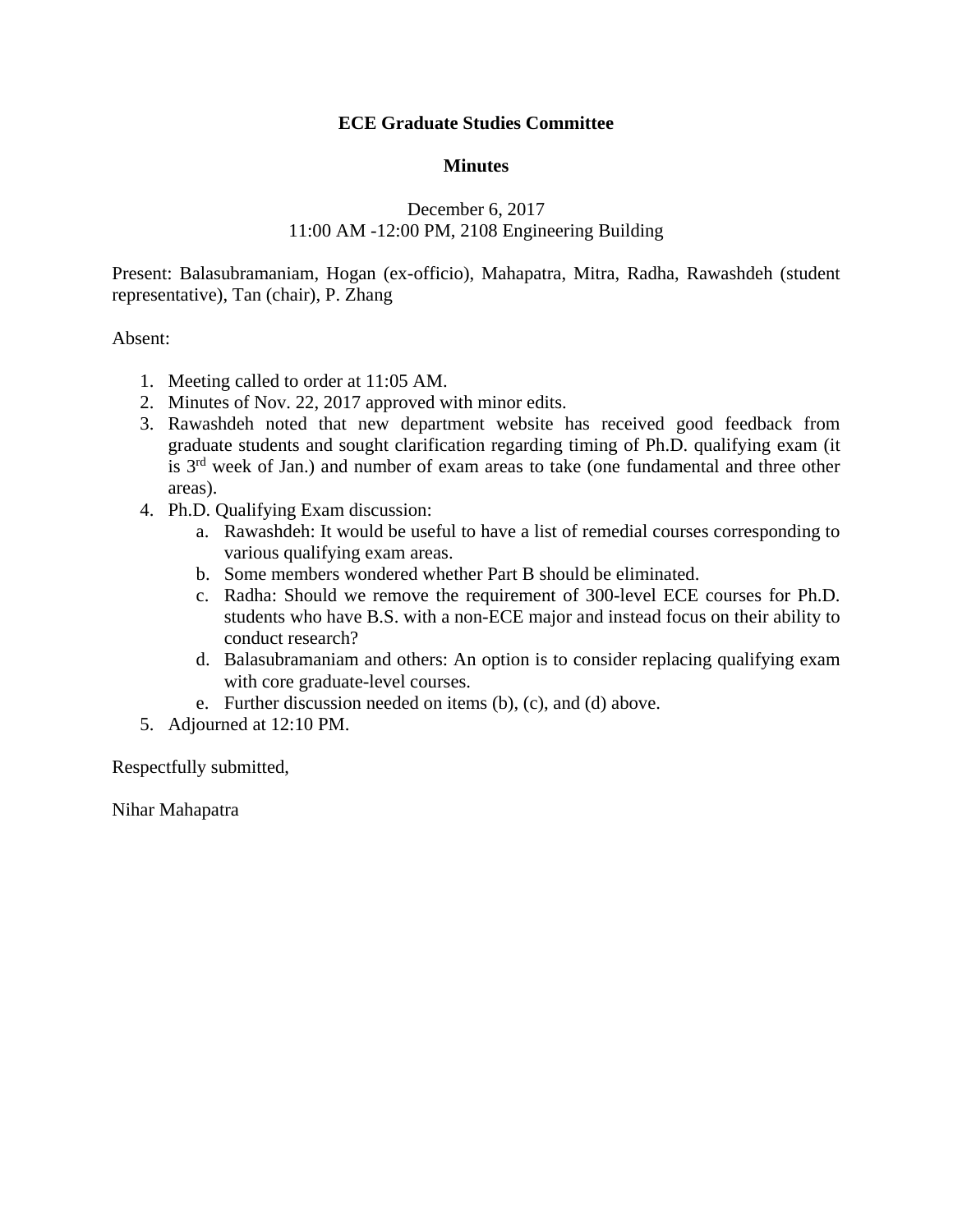# **Minutes of ECE Graduate Studies Committee**

Present: Shanker Balasubramaniam, Tim Hogan, Nihar Mahapatra, Joydeep Mitra, Hayder Radha, Mohammad Rawashdeh, Xiaobo Tan, Peng Zhang

Absent: None

Date: November 22, 2017

- 1. Meeting was called to order at 11:09 am
- 2. The agenda was reviewed.
- 3. The meeting minutes from the November 08, 2017 meeting were approved.
- 4. There was briefing on the Dual PhD degrees with external institutions (National Technical University of Athens, Greece; Tel Aviv University, Israel; Indian Institute of Technology, Madras).
- 5. The committee discussed a list of criteria for DCF application, provided by Joydeep Mitra with inputs from the GSC members. The committee suggested that general guidelines can be published on the website for DCF application.
- 6. A graduate student's appeal on credit transfer was discussed.
- 7. Name of graduate programs of our peers (EE or ECE) was discussed. Mahapatra provided a summary of peer institutions (including all the original Big Ten institutions and 9 others), where both M.S. and Ph.D. degrees conferred are ECE degrees, except two institutions. Mahapatra will provide information for Penn State and University of Maryland.
- 8. Adjourned at 12:09 pm.

Respectfully submitted by: Peng Zhang